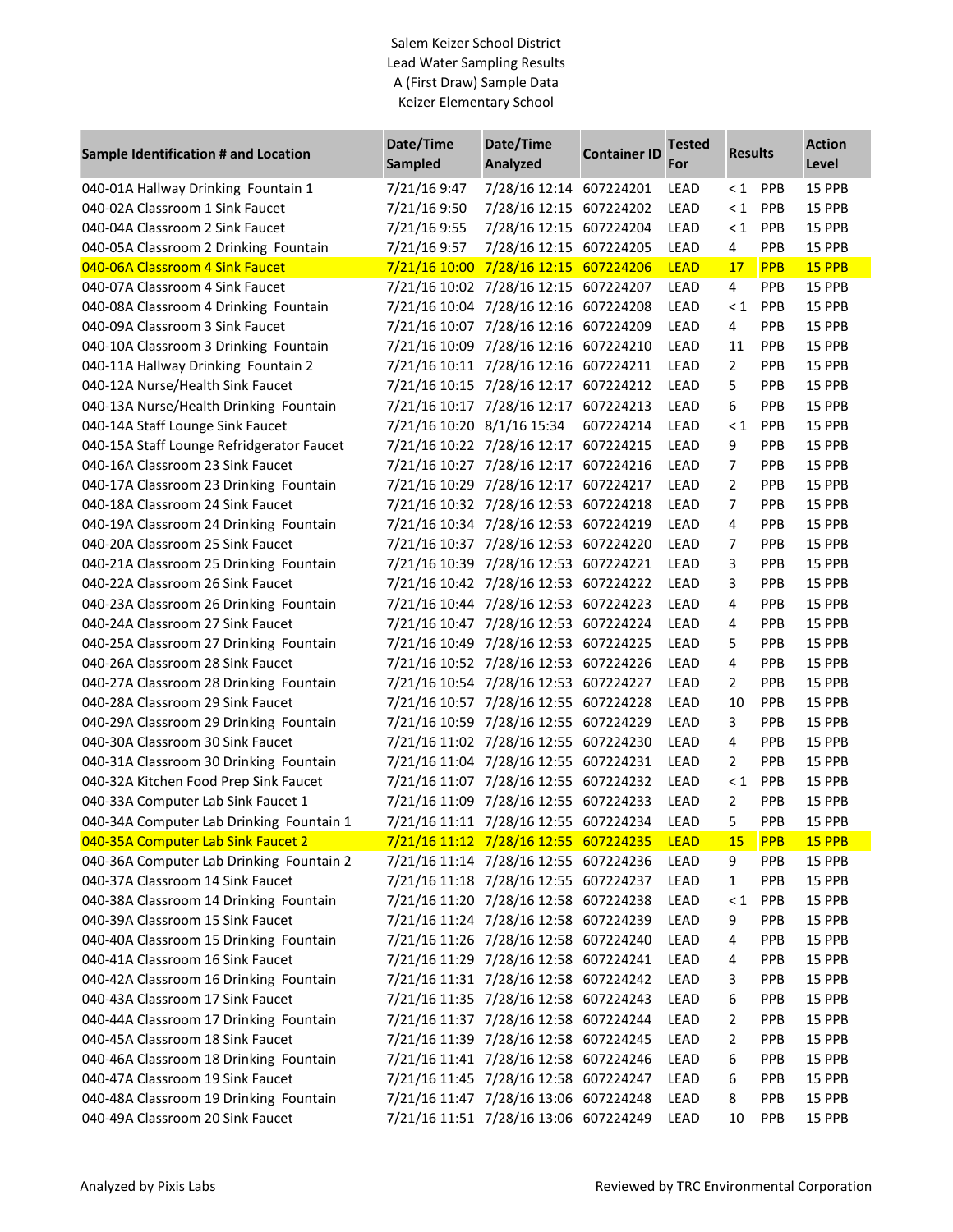## Salem Keizer School District Lead Water Sampling Results A (First Draw) Sample Data Keizer Elementary School

| Sample Identification # and Location   | Date/Time<br><b>Sampled</b> | Date/Time<br><b>Analyzed</b>          | <b>Container ID</b> | <b>Tested</b><br>For | <b>Results</b> |            | <b>Action</b><br>Level |
|----------------------------------------|-----------------------------|---------------------------------------|---------------------|----------------------|----------------|------------|------------------------|
| 040-50A Classroom 20 Drinking Fountain | 7/21/16 11:53               | 7/28/16 13:06 607224250               |                     | LEAD                 | 9              | <b>PPB</b> | 15 PPB                 |
| 040-51A Classroom 21 Sink Faucet       | 7/21/16 11:57               | 7/28/16 13:06                         | 607224251           | LEAD                 | 2              | <b>PPB</b> | <b>15 PPB</b>          |
| 040-52A Classroom 21 Drinking Fountain |                             | 7/21/16 11:59 7/28/16 13:06 607224252 |                     | LEAD                 | 5.             | <b>PPB</b> | 15 PPB                 |
| 040-53A Classroom 5 Sink Faucet        |                             | 7/21/16 12:02 7/28/16 13:06 607224253 |                     | LEAD                 | $\leq 1$       | <b>PPB</b> | 15 PPB                 |
| 040-54A Classroom 5 Drinking Fountain  |                             | 7/21/16 12:04 7/28/16 13:06 607224254 |                     | <b>LEAD</b>          | $\mathfrak{D}$ | <b>PPB</b> | 15 PPB                 |
| 040-55A Classroom 6 Sink Faucet        |                             | 7/21/16 12:07 7/28/16 13:06 607224255 |                     | <b>LEAD</b>          | 9              | <b>PPB</b> | 15 PPB                 |
| 040-56A Classroom 6 Drinking Fountain  |                             | 7/21/16 12:09 7/28/16 13:06 607224256 |                     | LEAD                 | 3              | <b>PPB</b> | 15 PPB                 |
| 040-57A Classroom 7 Sink Faucet        |                             | 7/21/16 12:13 7/28/16 13:06 607224257 |                     | LEAD                 | 9              | <b>PPB</b> | 15 PPB                 |
| 040-58A Classroom 7 Drinking Fountain  |                             | 7/21/16 12:15 7/28/16 13:07           | 607224258           | LEAD                 | 3              | <b>PPB</b> | 15 PPB                 |
| 040-59A Classroom 8 Sink Faucet        |                             | 7/21/16 12:18 7/28/16 13:07 607224259 |                     | <b>LEAD</b>          | 5              | <b>PPB</b> | 15 PPB                 |
| 040-60A Classroom 8 Drinking Fountain  |                             | 7/21/16 12:20 7/28/16 13:08 607224260 |                     | LEAD                 | $\overline{2}$ | <b>PPB</b> | 15 PPB                 |
| 040-61A Classroom 9 Sink Faucet        |                             | 7/21/16 12:23 7/28/16 13:08 607224261 |                     | <b>LEAD</b>          | $\leq 1$       | <b>PPB</b> | 15 PPB                 |
| 040-62A Classroom 9 Drinking Fountain  |                             | 7/21/16 12:25 7/28/16 13:08 607224262 |                     | <b>LEAD</b>          | 4              | <b>PPB</b> | 15 PPB                 |
| 040-63A Classroom 10 Sink Faucet       |                             | 7/21/16 12:29 7/28/16 13:08 607224263 |                     | LEAD                 | < 1            | <b>PPR</b> | 15 PPB                 |
| 040-64A Classroom 10 Drinking Fountain |                             | 7/21/16 12:31 7/28/16 13:08 607224264 |                     | LEAD                 | 6              | <b>PPB</b> | 15 PPB                 |
| 040-65A Classroom 11 Sink Faucet       |                             | 7/21/16 12:35 7/28/16 13:08 607224265 |                     | LEAD                 | 9              | <b>PPB</b> | 15 PPB                 |
| 040-66A Classroom 11 Drinking Fountain |                             | 7/21/16 12:37 7/28/16 13:08 607224266 |                     | LEAD                 | 3              | <b>PPB</b> | 15 PPB                 |
| 040-67A Classroom 12 Sink Faucet       |                             | 7/21/16 12:40 7/28/16 13:08 607224267 |                     | <b>LEAD</b>          | 1              | <b>PPB</b> | 15 PPB                 |

EPA Action Level for Lead in Schools is 20 PPB

**SKPS Action Level for Lead is 15 PPB** 

**Highlighted samples are at or exceed the Salem-Keizer Public Schools (SKPS) Action Level**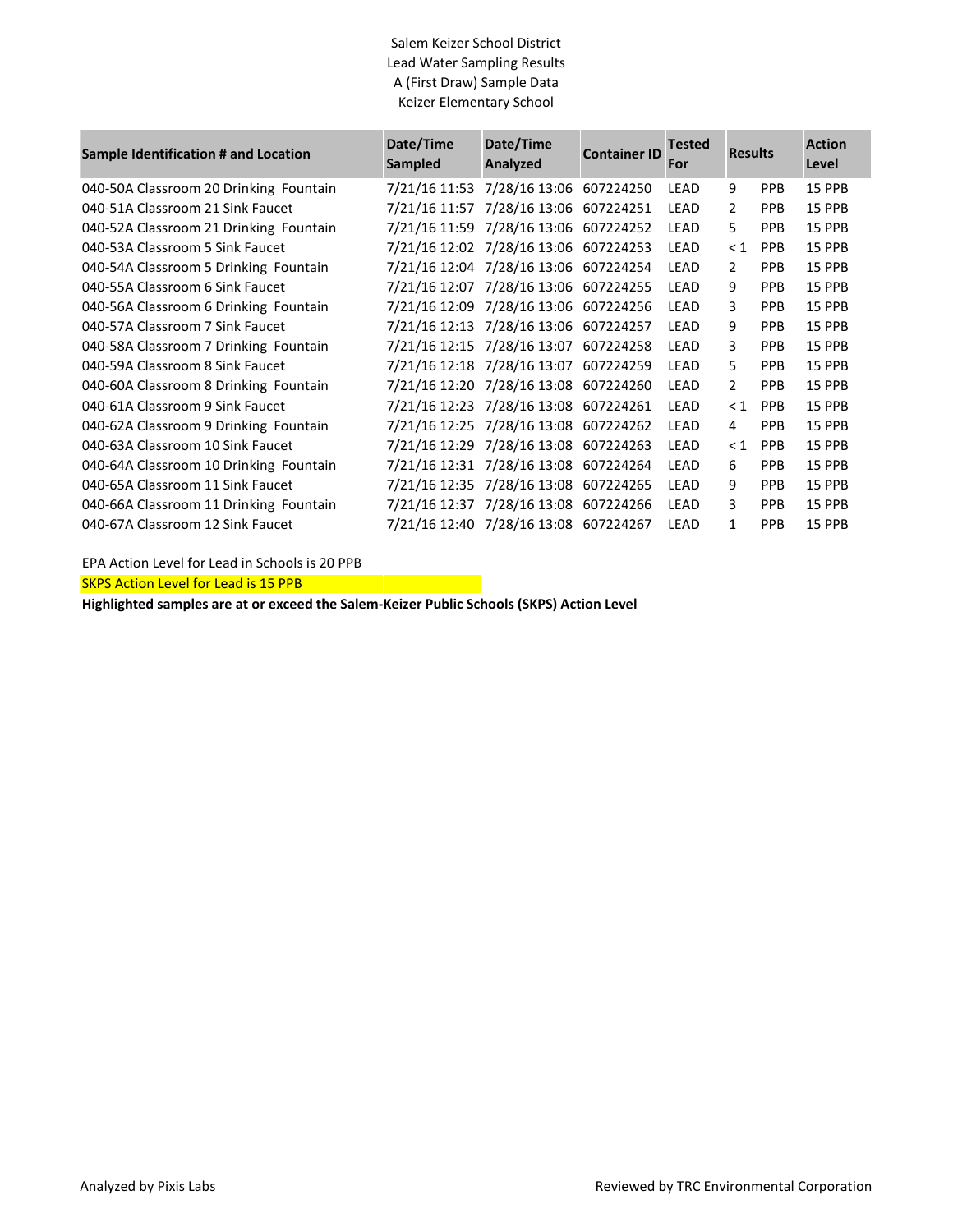## Salem-Keizer Public Schools Lead Water Sampling Results Flushed (B) Sample Data Keizer Elementary School

| Sample Identification # and Location | Date/Time<br><b>Collected</b> | Date/Time<br>Analyzed                 | <b>Container ID</b> | <b>Tested</b><br>For | Results      | <b>Action</b><br>Limit |
|--------------------------------------|-------------------------------|---------------------------------------|---------------------|----------------------|--------------|------------------------|
| 040-06B Classroom 4 Sink Faucet      |                               | 7/21/16 10:01 8/18/16 10:51 608101801 |                     | LEAD                 | 3 PPB 15 PPB |                        |
| 040-35B Computer Lab Sink Faucet 2   |                               | 7/21/16 11:13 8/18/16 10:54 608101802 |                     | LEAD                 |              | PPB 15 PPB             |

**SKPS Action Level for Lead is 15 PPB** EPA Action Level for Lead in Schools is 20 PPB

**Highlighted samples are at or exceed the Salem-Keizer Public Schools (SKPS)**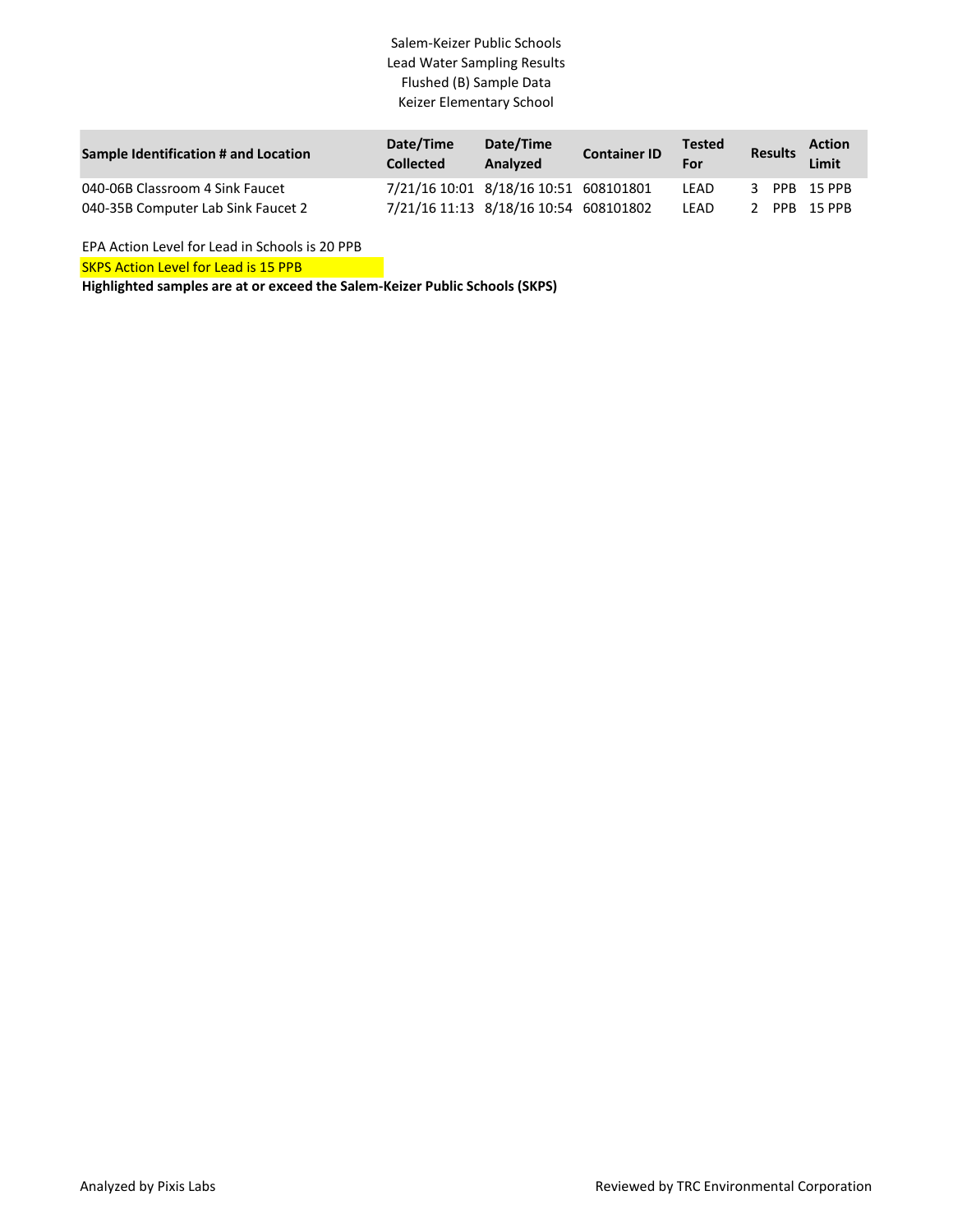# Salem-Keizer Public Schools Lead Water Sampling Results First Draw (A) Sample Data Keizer Elementary School

| Sample Identification # and Location   | Date/Time<br><b>Sampled</b> | <b>Date</b><br><b>Analyzed</b> | <b>Container</b> | <b>Tested</b><br>For | <b>Results</b> | <b>Action</b><br>Level |
|----------------------------------------|-----------------------------|--------------------------------|------------------|----------------------|----------------|------------------------|
| 040-68A Classroom 12 Drinking Fountain | 8/4/2017 8:18               | 8/7/2017                       | 43364            | I FAD                | <b>PPB</b>     | 15 PPB                 |

EPA Action Level for Lead in Schools is 20 PPB

SKPS Action Level for Lead is 15 PPB

**Highlighted samples are at or exceed the Salem-Keizer Public Schools (SKPS) Action Level**